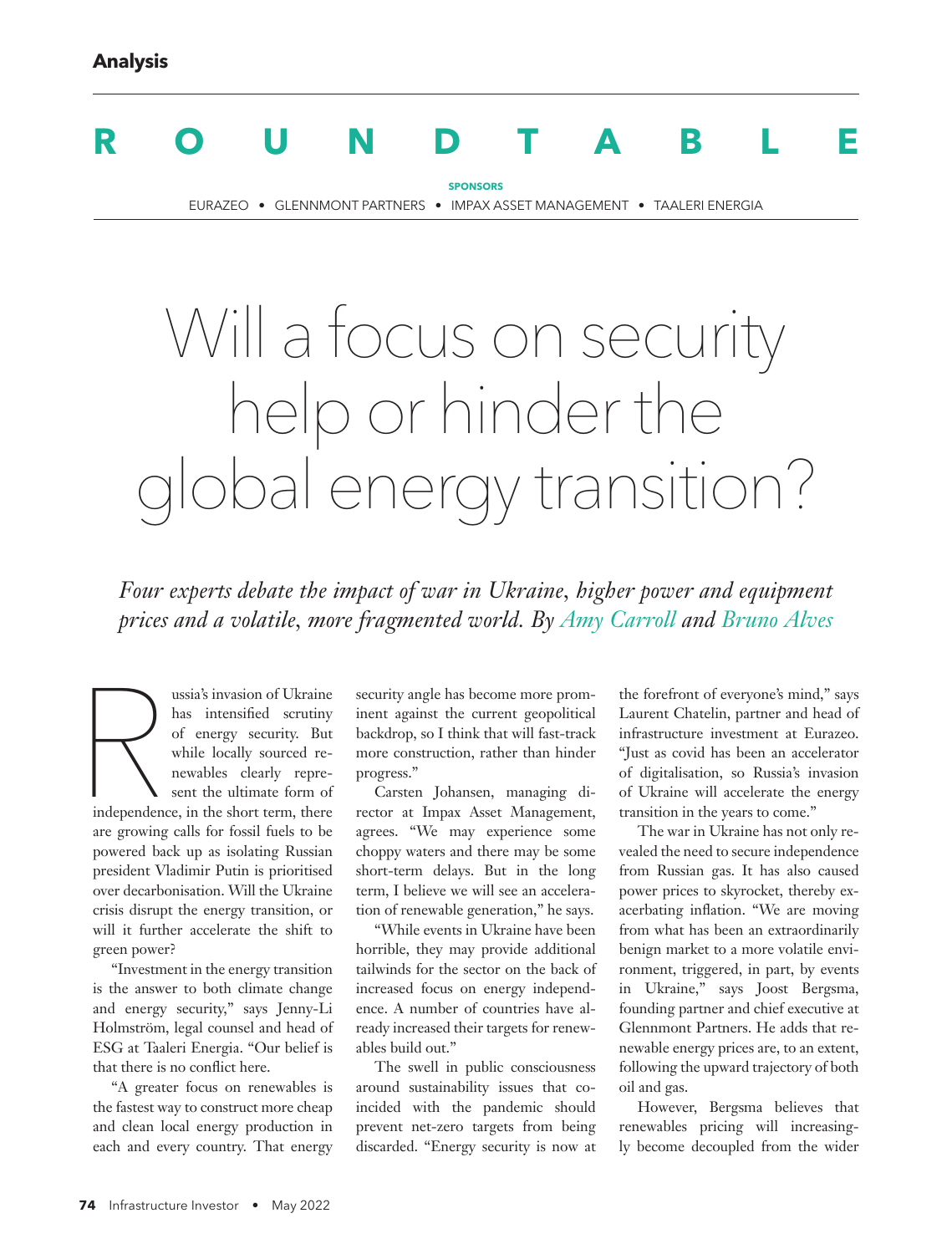

**Joost Bergsma** Founding partner and chief executive, Glennmont Partners

Joost Bergsma is involved in originating new deals and in the negotiation of some of Glennmont's key investment and exit transactions. He sits on the board of a number of portfolio companies, including Gode Wind. Bergsma has more than 16 years' experience in energy and power utilities transactions across the value chain, in Europe as well as in emerging markets. He previously held senior positions at BNP Paribas, ABN Amro and SG Warburg & Co.



# **Laurent Chatelin**

Partner and head of infrastructure investment, Eurazeo

Laurent Chatelin leads Eurazeo's newly formed infrastructure investment team. He was previously a partner at Marguerite, a European infrastructure asset manager with €1.5 billion under management. Chatelin has also served as a principal investor in the European greenfield and brownfield infrastructure space with ABN Amro and Macquarie Capital.



## **Carsten Johansen**

Head of Transaction Team (PE/Infrastructure), managing director, Impax Asset Management

Carsten Johansen joined Impax in 2019. He is responsible for originating and negotiating new investments for the firm, and supporting Daniel von Preyss in the management of the business. He is also a member of the NEF III investment committee. Johansen joined from GE Energy Financial Services where he was responsible for originating, executing and managing investments with focus on renewable and thermal energy.



**Jenny-Li Holmström** Head of ESG, investment manager and senior legal counsel, Taaleri Energia

Jenny-Li Holmström has worked on Taaleri Energia's renewable energy funds since 2014. She has extensive experience in the wind power industry, ranging from permitting and financing to corporate governance, structuring and transactions. She is vice-chair of the board of the Finnish Wind Power Association, where she has actively been promoting sensible wind industry regulation and practices since 2013.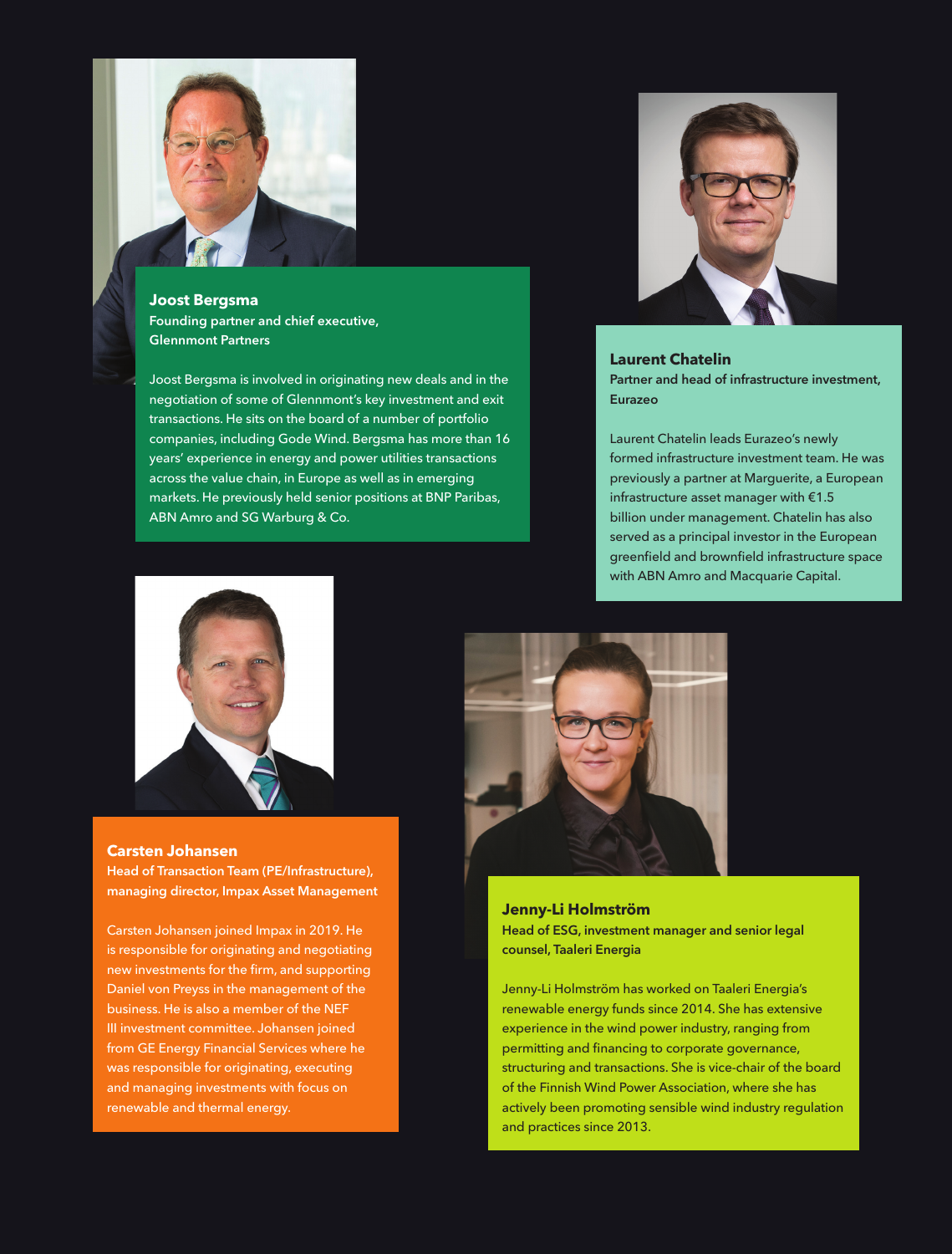power markets, given that the fundamental determinant of price is, in fact, weather. "That, in turn, will increase the amount of renewables on the grid," he says.

"The second big advantage of clean energy is that it doesn't have a feedstock. Gas powered plants need gas supply on a daily basis to function. Wind farms, by contrast, will operate regardless."

## **Pricing pressure**

But while power prices fuel inflation, the renewables industry is facing its own pricing pressures as equipment costs soar. "About a year ago, equipment prices were at an all-time low," says Johansen. "In fact, you could argue those prices were not sustainable, as manufacturers struggled to make the economics work.

"Coming out of the pandemic, and now with the war in Ukraine, we are facing a period of higher inflation, which is impacting capital expenditure. These cost pressures are largely being offset by higher power prices and technological advancement; over the longer term we expect the market to normalise."

Increased costs are also being offset by technological advancement. "The increased efficiency of equipment means you can generate more electricity from the same capex," says Chatelin.

Holmström agrees. "The cost of solar and wind farm components has generally increased over the past few months due to various logistics and supply-chain issues, and also raw material pricing pressures, but these challenges are being offset by the increased efficiency per unit that we are seeing, as wind and solar technologies continue to improve over time," she says.

Bergsma points, in particular, to innovations with rotating and bifacial solar panels. He also sounds a note of caution, however. "The manufacture of wind turbines tends to be local because blades and towers are too expensive to ship. But solar panels are primarily

*"Investment in the decarbonisation of business can more closely resemble venture capital than infrastructure in terms of its riskreturn profile"*

**JENNY-LI HOLMSTRÖM Taaleri Energia**

manufactured in China, Vietnam and Korea," he explains. "If we start to move towards a more fragmented world, with greater trade restrictions, that could create challenges."

Bergsma says that these panels are already the object of increased scrutiny, to ensure that they are manufactured to European ESG standards. "We shouldn't take it for granted that we will continue to have access to cheap solar panels as these geopolitical and ESG pressures evolve," he says.

Johansen agrees. "The solar supply chain has been impacted by human rights concerns around certain panels coming out of China and we are currently monitoring potential covid outbreaks and whether these may impact manufacturing and shipping," he says. "If you have flexibility when it comes to starting construction, that puts you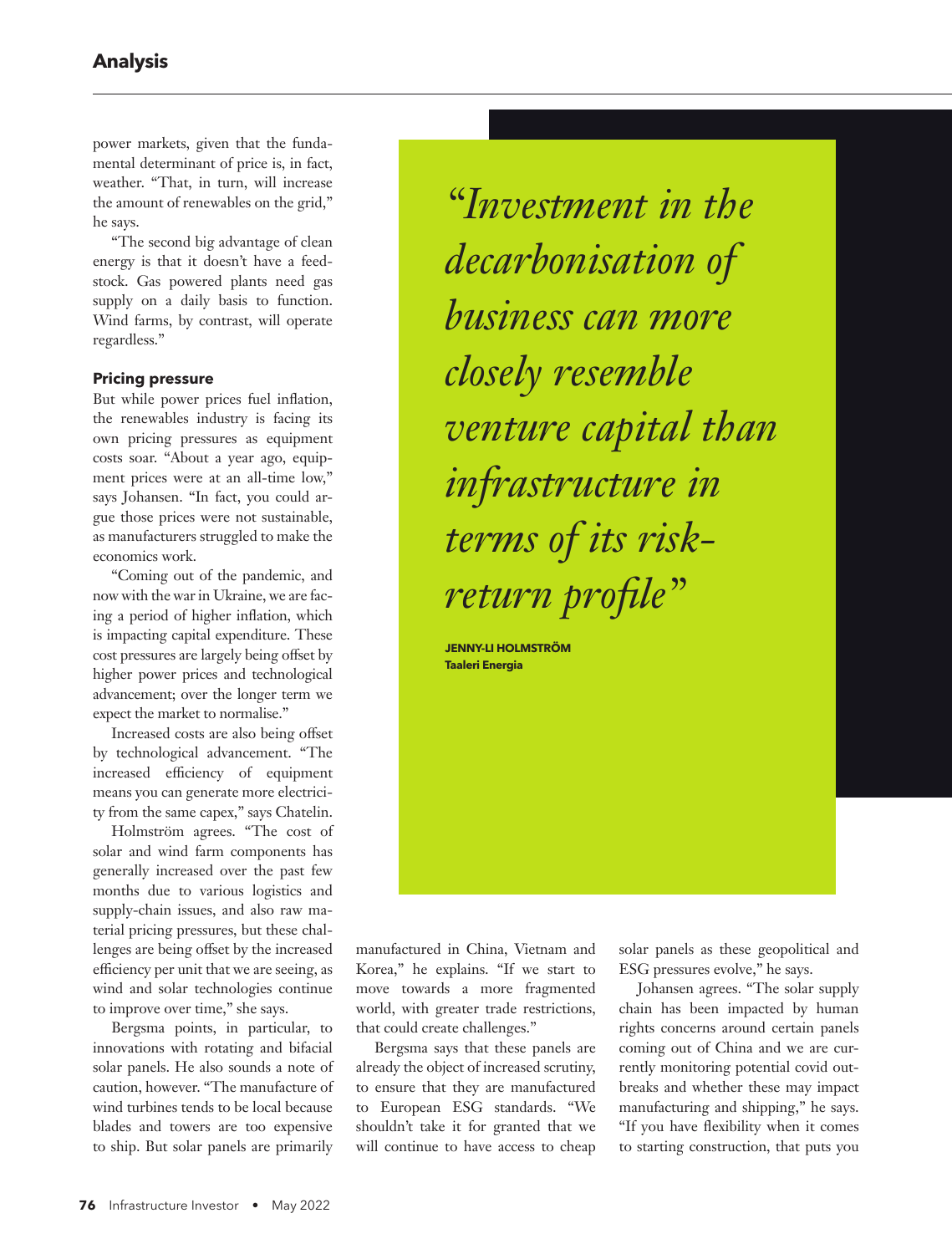in the best possible position to manage the current market environment."

For Chatelin, the future for renewables looks bright, regardless of mounting geopolitical and macroeconomic pressures. "The marginal cost of producing each extra gas molecule goes up and up but exactly the opposite is true of renewables," he says. "The beauty of wind and solar is that the more you have in the ground the cheaper the production of electricity becomes."

#### **Renewables' roadblocks**

There are hindrances to the growth of renewables, of course. One is the evolution of the battery storage required to tackle the inherent intermittency of wind and solar. "Battery storage is on a good trajectory," says Bergsma. "We are starting to see a lot of capacity come online.

"However, batteries today are primarily being produced for the EV [electric vehicle] sector. The power sector requires a great deal more capacity. In addition, the batteries being produced today are more suitable for fast charge and de-charge, rather than

medium- and long-term charging. That is still a significant handicap."

"We need more medium and longterm storage solutions as we seek to add more renewables to the grid," agrees Johansen. "We are seeing more European countries come out with policies and frameworks around battery storage. That should help drive expansion because it is quite clear that more capacity is required."

For Johansen, however, the two largest inhibitors of renewables deployment involve local planning and access to stable grids. "It is country-, region-specific," he explains. "In some jurisdictions you are guaranteed grid connection once permitted, although you may not know the timing or cost, in others you need to bid in.

"That grid connection is one of the largest bottlenecks we face. Deployment of renewables today is far behind even 2030 goals, so we definitely need more investment in grid connections across the board."

"The quality of electricity transmission is frustrating," agrees Chatelin.

"This is a highly regulated space.

Governments need to step up," adds Bergsma. "In Germany, for example, there is not enough transmission to match ambitions for offshore wind capacity. I also think we need to see more coordination across Europe when it comes to transmission policy, so that we can use the fact that we have countries with good natural wind resources and countries with good natural sunlight, to better meet the electricity needs of the whole region."

#### **PPA pricing**

Meanwhile, although renewables may be relatively insulated from macroeconomic and geopolitical events, increased volatility must, of course, be factored into the way offtake agreements are structured. Johansen says that Impax – which sells projects once they become operational, so spends a lot of time talking to potential buyers about their preferred route to market – has in certain markets seen an uptick in interest for merchant buyers over the past six to 12 months, as well as an increase in Power Purchase Agreement prices.

Holmström, however, says that even

*"Coming out of the pandemic, and now with the war in Ukraine, we are facing a period of higher inflation, which is impacting capital expenditure"*

**CARSTEN JOHANSEN Impax Asset Management**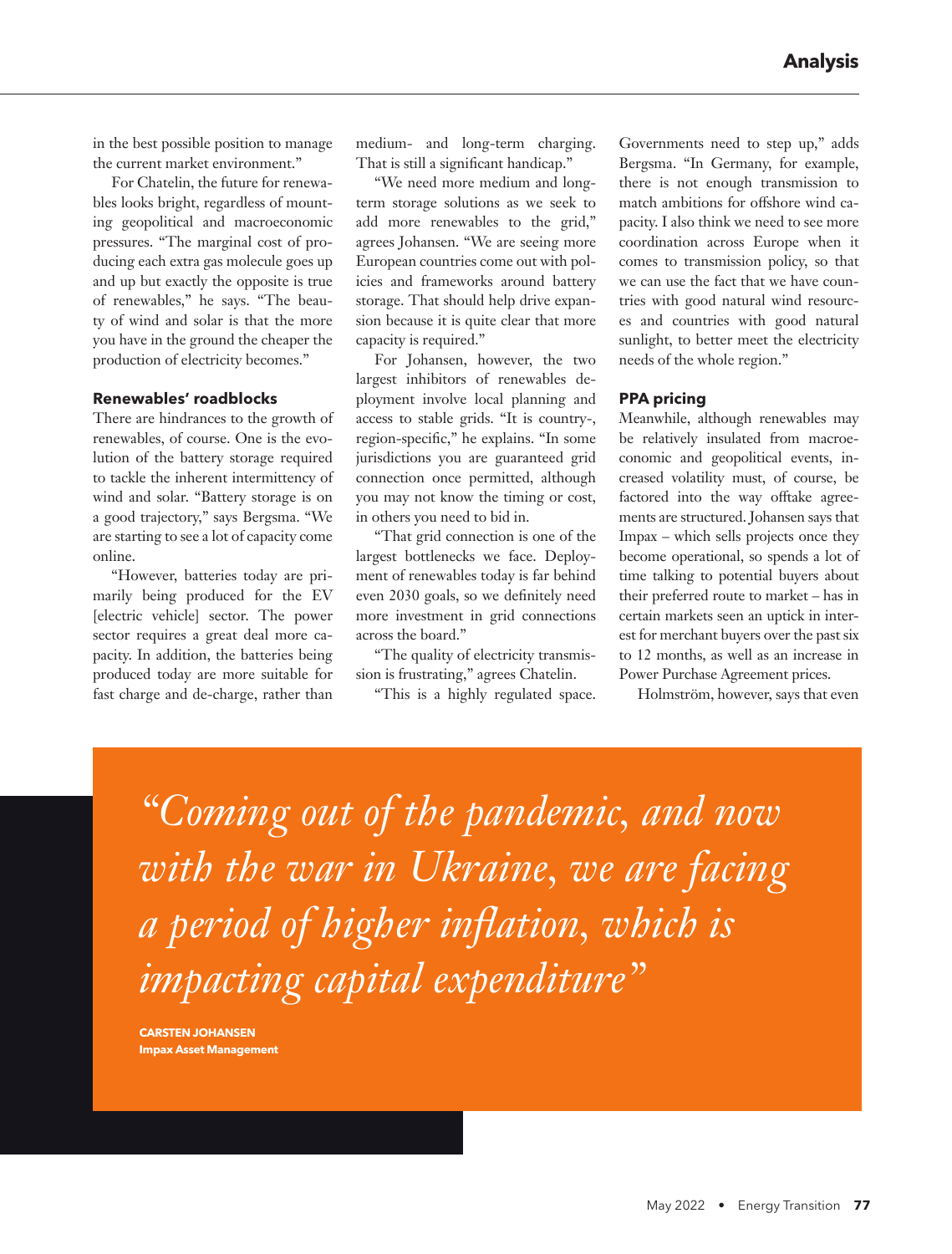though it may objectively make commercial sense to obtain greater merchant exposure, both Taaleri Energia's LPs and lenders expect to see a certain minimum level of hedging.

"With, on average, 60 percent of production hedged for a period of 10 years, our funds already have a significant merchant tail exposure," she says.

"While power prices are currently surging, our ability to be more opportunistic is governed by a need to balance risk and return.

That means we will look to have PPAs or financial hedges in place regardless of the power price environment."

It would indeed be a brave investor that placed bets on how long current pricing will remain in place. PPA prices have increased to some extent on the back of higher future power prices projections in the wholesale market.

"It is difficult to predict how long power prices will stay where they are, but current high wholesale power prices are not sustainable, and unhealthy given the impact on end consumers. We hope that power

prices will normalise sooner rather than later," says Bergsma.

Bergsma adds that we are already starting to see a backlash against higher power prices, with some governments announcing limits on windfall profits. But he adds that, while it is impossible to know how long prices will stay at their current levels, greater volatility is inevitable given the move away from feed-in tariffs. That volatility, he says, can generate returns: Glennmont employs a team of dedicated PPA experts tasked with achieving that goal.

Meanwhile, a growing range of customers is looking for PPAs. "Clearly, the tech companies have been there for many years but, as a side effect of higher gas prices, we are also receiving lots of enquiries from gas companies and chemical companies as well," Bergsma explains. "PPAs are also becoming more sophisticated in terms of structure, with multiple tranches, caps and collars, and a mix of tenors."

While a lack of players able to handle volatility means that there are more short-term PPAs than long-term ones in the market today, this should change with time, not least because of demands from the lending community. "To a large extent, project finance banks are driving the discussion around how PPAs are structured because they are the recipients of most of the contracted revenues," says Chatelin.

"From an infrastructure perspective, you need PPAs with long tenor in order to leverage projects," agrees Bergsma. "If you are able to offer scale and diversity across geographies and technologies, I think off-takers will be willing to agree."

#### **Hype around hydrogen**

The energy transition is not just about renewables generation. We have seen an increase in energy transition strategies focused on the decarbonisation of industry, rather than just the power sector, the most obvious example being the Brookfield Global Transition Fund, which is targeting \$15 billion, double its original target.

Chatelin, who joined Eurazeo to help forge its infrastructure business early in 2021, embraces this broader definition. "Investors are thinking

*"We shouldn't take it for granted that we will continue to have access to cheap solar panels as these geopolitical and ESG pressures evolve"*

**JOOST BERGSMA Glennmont Partners**